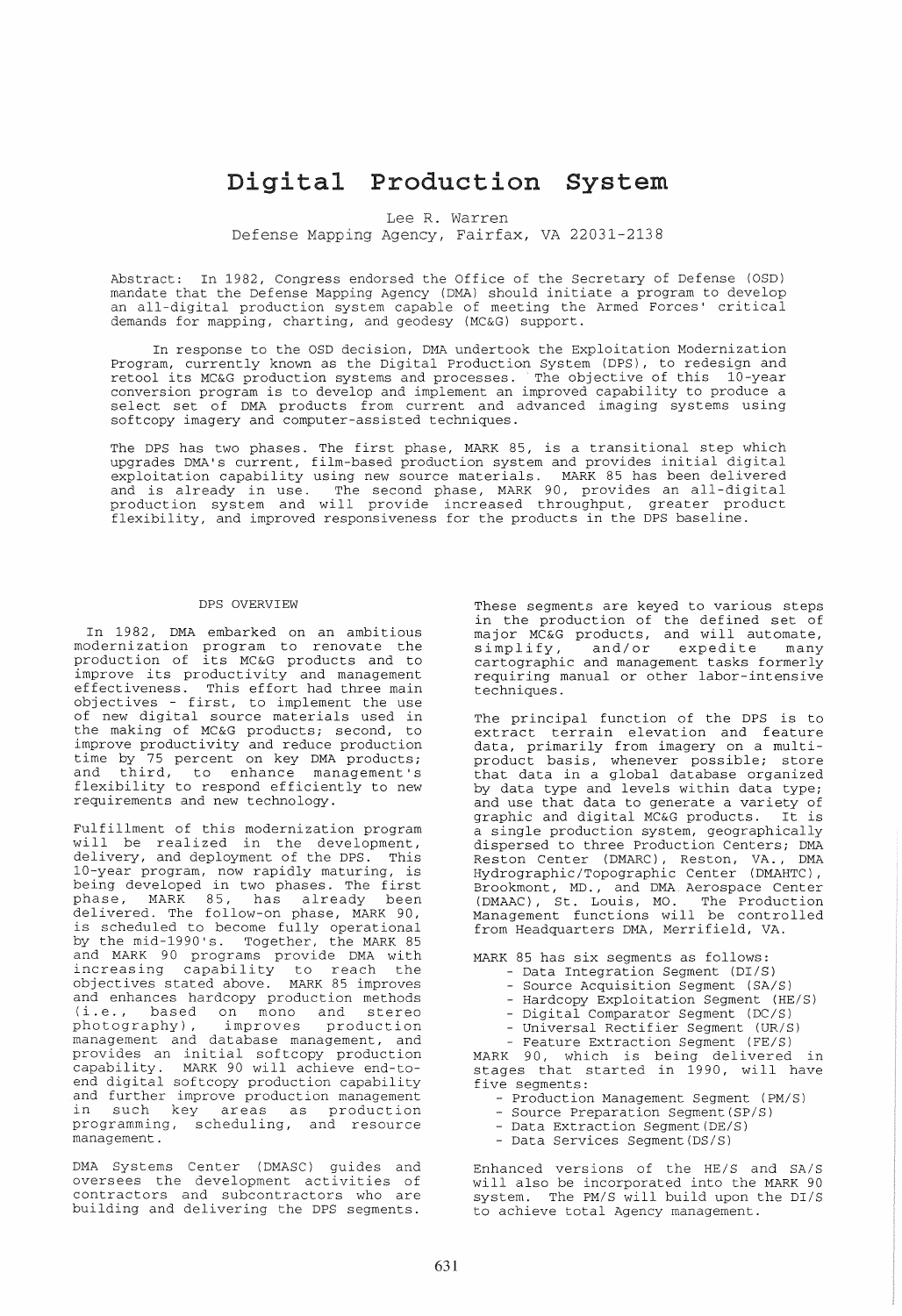### Summary of DPS Operations

The MC&G production process at DMA has many steps. Figure 1 shows an overview of DMA operations, graphically representing the flow of processing steps required to produce an MC&G product. This diagram depicts operational flow as it exists today and as it is likely to remain after the DPS is implemented. Symbols in each box identify areas in the production process supported by the MARK 85, MARK 90, mixed or other systems. Note that not every step is supported by a DPS segment. Separate developments are underway for the processing of geographic names and for the distribution of final products to DMA customers (Box 100). These separate systems are, respectively the Geographic Names Processing System (GNPS) and DMA's Distribution Management System (DDMS). Table 1 summarizes the operations supported by the DPS segments only. The referenced figure and table represent DMA's operational baseline in the 1990's. Each major activity is described.

### o Program Management (Box 10)

This process encompasses the activities supporting the definition of customer MC&G requirements, translating them into DMA program guidance and development, determining preliminary programs and source material requirements, formulating DMA's Program Objectives Memorandum (POM) , DMA's production program, and developing DMA's budget.

o Production Management (Box 20)

> This process focuses on detailed planning scheduling and allocation of specific DMA resources in preparing monitoring of production status and the supervisory and production mission.

o Source Acquisition and Library Management (Boxes 30. 40)

### Source Acquisition

This process consists of ensuring the timely acquisition of the source material used to evaluate, produce and support production of DMA products; collecting, validating, correlating, and priori-tizing requests for new source materials; submitting those requests to outside<br>agencies; and monitoring the and monitoring collection activities in progress.

### Library Management

This process consists of providing an information management service<br>supporting the internal access.  $supporting$  the internal papporting the internal access, of source materials and products; maintaining relevant information for each source item and DMA product, and providing transferral and archival storage for the materials themselves.



Overview of DMA Operations

Figure 1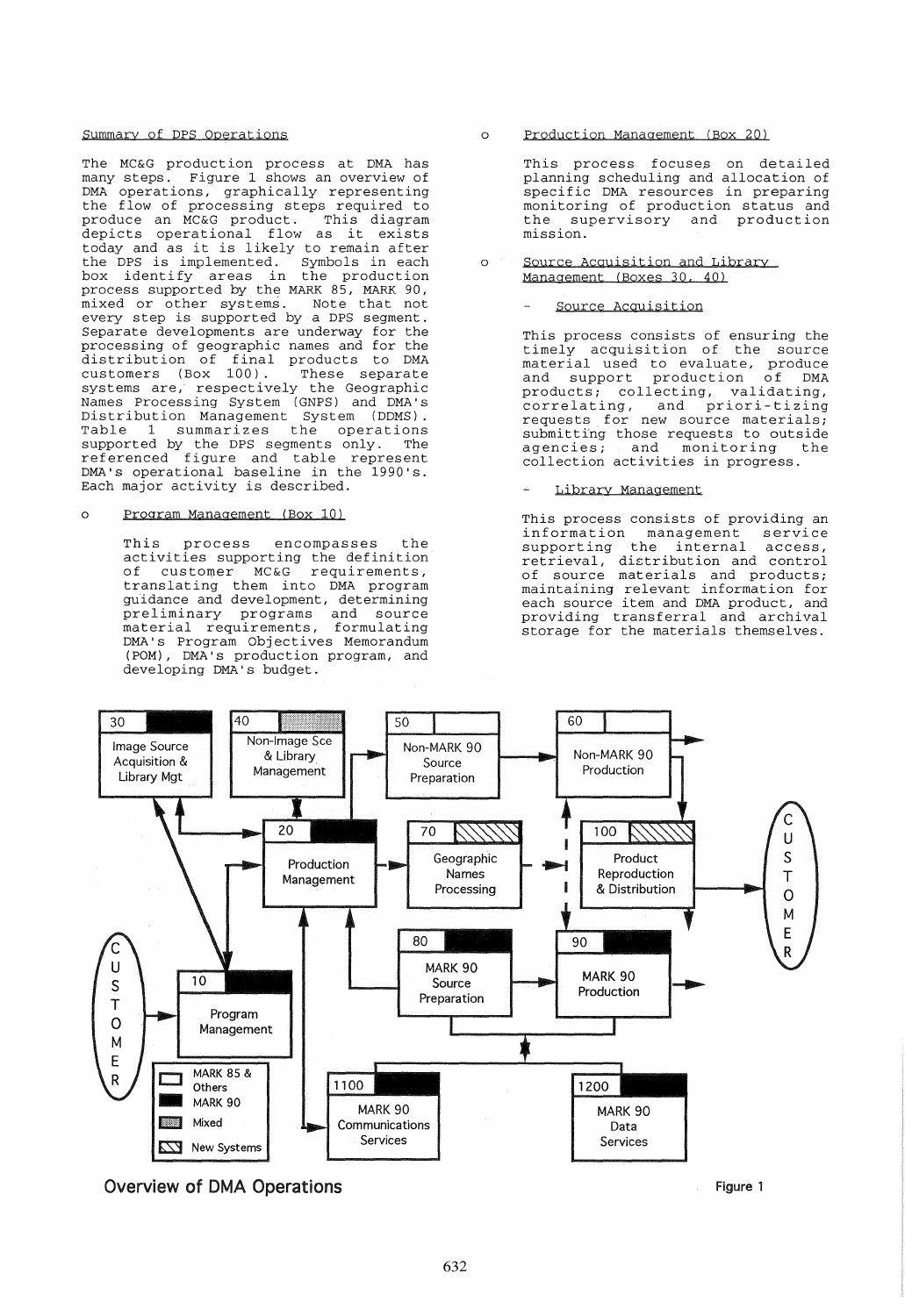| <b>OPERATION</b> |                                                           | <b>SEGMENT/</b>                            | <b>COMMENTS</b>                                                                                                                                  |  |
|------------------|-----------------------------------------------------------|--------------------------------------------|--------------------------------------------------------------------------------------------------------------------------------------------------|--|
| <b>NUMBER</b>    | <b>TITLE</b>                                              | <b>SUPPORT</b>                             |                                                                                                                                                  |  |
| 10               | Program Management                                        | DI/S (MK 85)<br><b>PM/S (MK 90)</b>        | DI/S Integrated Into PM/S                                                                                                                        |  |
| 20               | <b>Production Management</b>                              | <b>DI/S (MK 85)</b><br><b>PM/S (MK 90)</b> | DIS/S Integrated Into PM/S                                                                                                                       |  |
| 30               | Image Source Acquisition and<br><b>Library Management</b> | <b>SA/S MK 85)</b>                         | SA/S Hosted on PM/S Equipment                                                                                                                    |  |
| 40               | Non-Image Source Acquisition<br><b>Library Management</b> | <b>DI/S (MK 85)</b><br><b>PM/S (MK 90)</b> | DI/S Integrated Into PM/S                                                                                                                        |  |
| 50               | Non-MARK 90 Source<br>Preparation                         | <b>HE/S</b>                                |                                                                                                                                                  |  |
| 60               | Non-MK 90 Production                                      | DC/S<br>FE/S<br>UR/S                       |                                                                                                                                                  |  |
| 80               | <b>MARK 90 Source Preparation</b>                         | SP/S<br><b>HE/S</b>                        | <b>HE/S Modified to Support MK 90</b><br>Source Material                                                                                         |  |
| 90               | <b>MARK 90 Production</b>                                 | <b>DE/S</b><br><b>PG/S</b>                 |                                                                                                                                                  |  |
| 100              | Product Reproduction and<br><b>Distribution</b>           |                                            | PM/S Supports Management of<br><b>Reproduction Operations. DMA</b><br><b>Distribution Management System</b><br>(DDMS) Being Developed Separately |  |
| 1100             | <b>MARK90 Communications</b><br><b>Services</b>           | <b>DS/S</b>                                | Intercenter Communications via<br>Integrated DMA Telecommunications<br>System (IDTS)                                                             |  |
| 1200             | <b>MARK 90 Data Services</b>                              | DS/S                                       |                                                                                                                                                  |  |

TABLE 1 DPS Segment Support for DMA Operations

#### o Source Preparation (Boxes 50. 80)

This process consists of the identification, review, evaluation and selection of new and existing multi-media source materials to mater media source materials to assignment and subsequent generation of a MARK 90 Source Use Package (SUP) or non-MARK 90 Source Package. Databases, libraries, and other DMA inventories are interrogated for the material (softcopy, MC&G data, books, maccrial (sorecopy, newe data, books,<br>magazines, map/charts, etc.), and magazines, map/charts, ett.,, and<br>meeting production specific requirements (currency, accuracy, scale, etc.). Candidate source material attributes are evaluated and those best capable of meeting stringent production requirements are selected for production support. Source materials to support non-MARK 90 production are physically production are physically<br>retrieved, tailored for production, and compiled into a Source Package. A MARK 90 SUP is a computer file<br>which identifies applicable sources and their physical location (library, database location, inventory/storage, etc.) .

#### o Production (Boxes 60, 90)

The production process encompasses data extraction and product finishing. Production requires carrying out a series of operations which yield completed MC&G products. nition from compressor head products: various data- bases are populated and maintained.

o Product Reproduction and Distribution (Box 100)

> This process focuses on printing, duplicating, acquiring, receiving, storing, maintaining, and issuing MC&G products and materials to U.S. combat forces and other authorized<br>users (e.g., other U.S. government agencies, foreign governments, and the public) .

o MARK 90 Communications Services (Box .1100)

This capability provides for message transfer among all MARK 90 segments. Long-haul, intercenter message<br>routing is supported by Integrated DMA Telecommunications System (IDTS). Intracenter imagery and master graphics transfers are<br>supported by a wideband<br>communications network. supported by a<br>communications<br>communications Communications services also provide intracenter network management<br>capabilities via a narrowband capabilities via a network.

#### o MARK 90 Data Services (Box 1200)

Data Services provides the capability to store and retrieve all MARK 90 data, ensure the integrity of the data, ensure ene incegrity of the<br>data, and perform database administration functions. Data services maintains current access control lists to ensure users have log-on privileges, determine user authorization to system resources, and that requestors have a valid need-to-know prior to data retrieval.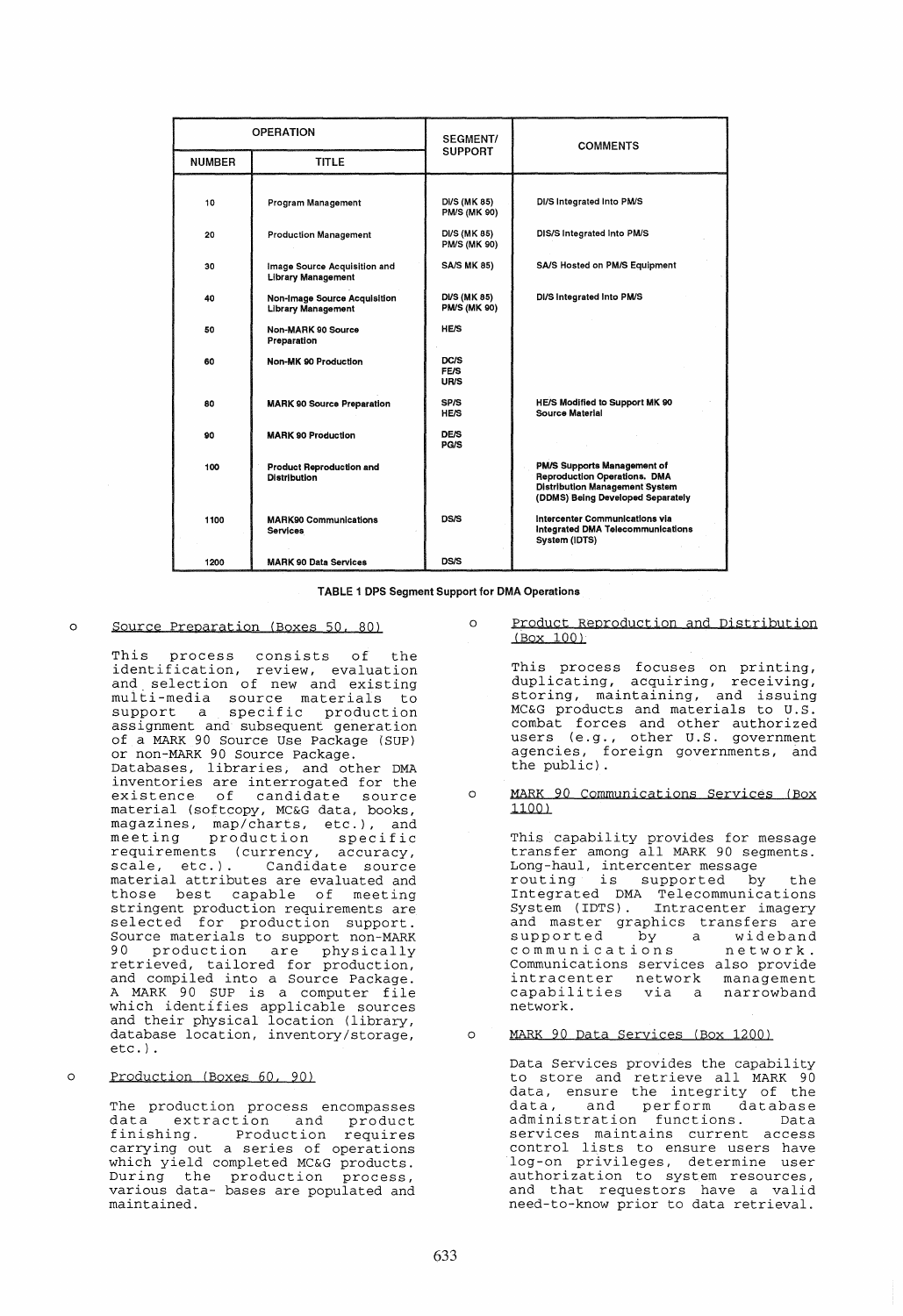### MARK 85 Functionality

MARK 85 supports collection tasking and production of point and area products based on imagery and support data. MARK 85 also supports the revision of existing products using imagery source material. This system is installed at HQ DMA, the three production centers and at the DMA Combat Support Center (DMACSC), Brookmont, MD, near DMAHTC, and includes the DI/S terminals at the field offices. The MARK 85 segments are as follows.

- o Data Integration Segment The DI/S provides program management, production management, source collection/acquisition management, and management of various non-imagery source libraries and databases.
- o Source Acquisition Segment The SA/S provides tasking for imagery collection and assessment, production feasibility analysis, and image library management.
- o Digital Comparator Segment The DC/S provides the capabilities to me BC/S provides the capabilities to elevation data from softcopy imagery.
- o Hardcopy Exploitation Segment The HE/S provides the capabilities to<br>exploit hardcopy imagery for imagery for mensuration, triangulation, terrain eleva-tion extraction, point target coordinate derivation, rectification, orthorectification, and Deployable Point Positioning Data Base (PPDB) cartridge generation.
- o Universal Rectifier Segment The UR/S provides the capabilities to rectify softcopy imagery and to generate PPDB film chips.
- o Feature Extraction Segment The FE/S provides capabilities to perform feature extraction from hardcopy imagery and produces Digital Feature Analysis Data (DFAD), Digital Terrain Analysis Data (DTAD) , Vertical Obstruction Data (VOD) , elevation extraction, and map and chart data.

### MARK 90 Functionality

MARK 90 provides a fully management and all digital integrated production

# system. The PM/S provides the capability

to plan, program, schedule, and manage all DMA products and to support their reproduction and distribution. The MARK 90 production segments (SP/S, DE/S, PG/S) provide the capability to produce a defined set of products listed in Table 2 which currently consume a majority of DMA's production resources. The remaining DMA products are produced using MARK 85 segments and other existing Center resources which are also managed by the PM/S. MARK 90 DS/S provides for the intercenter and intracenter data and message traffic, intracenter flow of digital imagery, and database management installed at all three Production Centers.

- o Production Management Segment
	- The PM/S provides a single integrated production management capability for all of DMA. The segment provides the capability to perform Agency level<br>programming and planning; to and planning; to programming and pianning, co Production Center resources and production assignments; and to production applymently, and to progress. The PM/S also accounts for customer requirements.
- o Source Preparation Segment The SP/S provides the capabilities to<br>review and evaluate multi-media source materials, measure softcopy imagery to support triangulation, produce point target products, and generate SUPs for use by production.
- o Data Extraction Segment The DE/S provides the capabilities to extract terrain elevation and feature data from softcopy imagery, attribute extracted features, edit and merge new to existing extracted data, and perform quality checks to ensure extracted data is in compliance with specifications.
- o Product Generation Segment The PG/S provides the capability to extract and attribute feature data from monoscopic imagery and cartographic sources, to extract air facilities and flight information data, to evaluate and process bathymetric data, to edit and merge existing to extracted data, to compile MARK 90 data into hardcopy reproducible masters or digital reproducible masters or digital<br>products, and to perform quality



634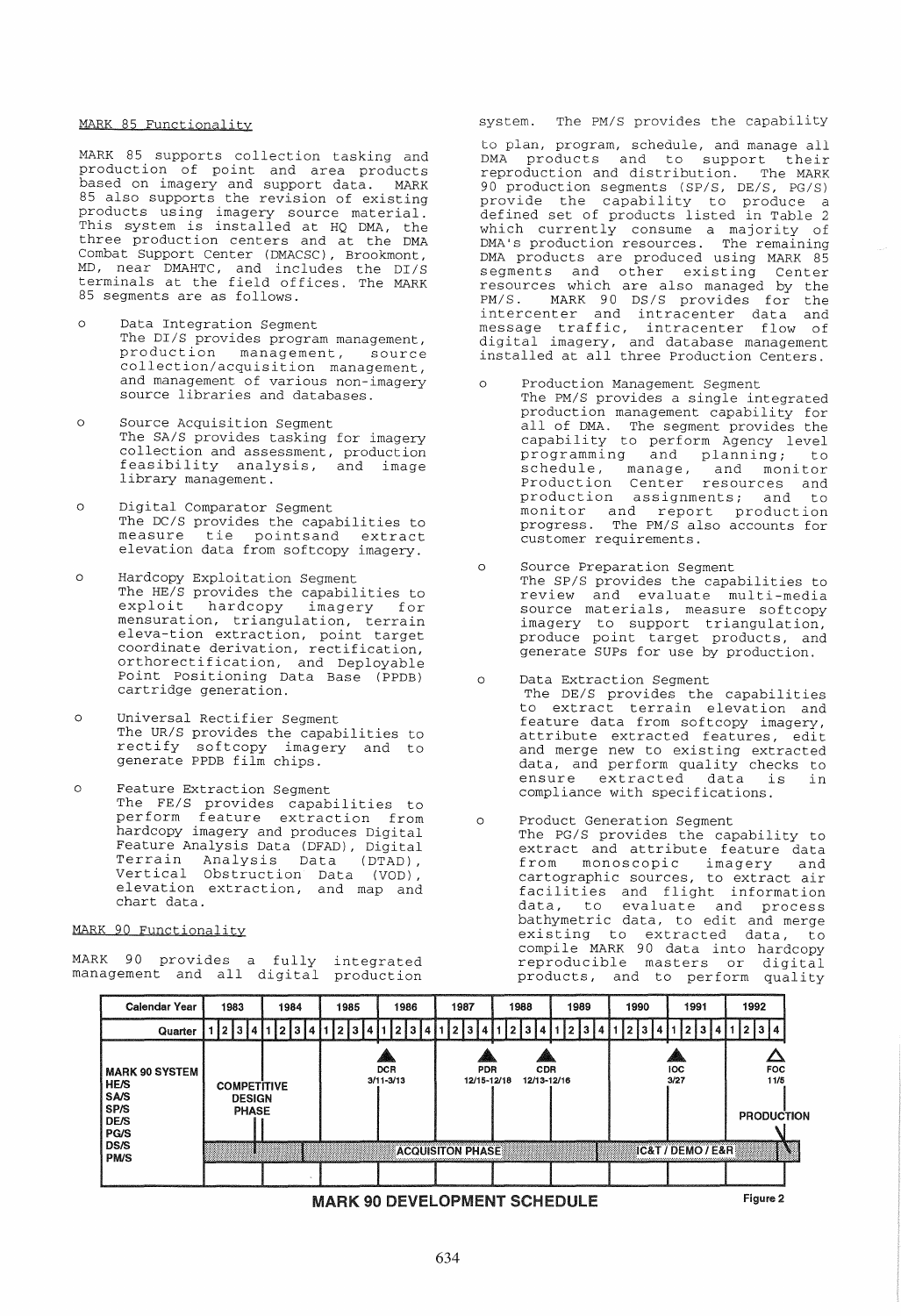checks to ensure production is in compliance with specifications.

Data Services Segment The DS/S is comprised of two components, a database/data management subsystem and a communications subsystem. The database / data management subsystem provides capabilities to archive and provide access to MARK 90 MC&G data and to protect its integrity. The communica- tions subsystem of the DS/S provides all narrowband communications for each segment's internal communications for<br>intersegment communications within a intersegment communications within a Center, and for intercomponent communications via within a Center. The communications subsystem also provides wideband communications for imagery to the production segments. The narrowband interconnections and communications services are for communications between all MARK 90 segments on an intercomponent basis via IDTS. The communications wideband service provides the capabilities to read compressed Cupuxilitions of the Digital Tape<br>Cassettes (DTCs) and provide it to<br>MARK 90 production elements, SP/S, DE/S, and PG/S within a Production Center.

Three MARK 85 segments will be enhanced in concert with the development and delivery of MARK 90 segments to support MARK 90 operations. They are:

- o The DI/S will be absorbed by the PM/S to form a single DMA management system.
- o The SA/S will be used for source acquisition for MARK 90.
- o The HE/S will provide triangulation and PPDB support; the Three-stage, Computer assisted Stereo Comparators (TA3/Plls), Pooled Analytical Stereo Plotters (ASIlPs) and Universal Automated Map Compilation Equipment (UNAMACEs) will be phased out.

## SCHEDULE

The DPS is being phased-in in five major milestones referred to as versions. The first three were associated with MARK 85 development. The last two are associated with the two major MARK 90 capabilities, the IOC and FOC. Figure 3 shows the MARK 90 development schedule. The IOC is defined as the successful installation and test of Version 4.0 at DMARC as demonstrated by successful completion of Demo 909 and predecessor activities. FOC is defined as successful installation and test of full MARK 90 functionality at all DMA Production Centers as demonstrated by successful completion of Demo 911 and predecessor activities and completion of exercises and rehearsals at the three Centers. MARK 90 schedules are formally controlled in the DPS-Program Schedule.

# TABLE 2 MARK 90 PRODUCTS

| <u>Product Name</u>                           | Acronym      |
|-----------------------------------------------|--------------|
| Tactical Pilotage Chart                       | TPC          |
| Operational Navigation Chart                  | <b>ONC</b>   |
| Joint Operations Graphic (Air)                | $JOG - A$    |
| Digital Terrain Elevation Data-Level I        | DTED-I       |
| Digital Feature Analysis Data-Level I         | $DFAD-T$     |
| Digital Terrain Elevation Data-Level II       | DTED-II      |
| Digital Feature Analysis Data-Level II        | DFAD-II      |
| Flight Information Publications               | <b>FLIP</b>  |
| Automated Air Facilities Information File     | AAFIF        |
| Harbor and Approach Charts                    | <b>HAC</b>   |
| Coastal Charts                                | COA          |
| Combat Charts                                 | COM          |
| 1:50,000 Topographic Line Maps                | <b>TLM</b>   |
| 1:50,000 Tactical Terrain Analysis Data Base  | <b>TTADB</b> |
| 1:250,000 Planning Terrain Analysis Data Base | PTADB        |
| Joint Operations Graphic (Radar)              | $JOG-R$      |
| Point Positioning Programs                    | PPP          |
| Deployable Point Positioning Data Base        | PPDB         |
| Terrain Contour Map - Landfall Matrix         | TERCOM-L     |
| Terrain Contour Map - Enroute/Midcourse       | TERCOM-E     |
| Matrix                                        |              |
| Terrain Contour Map - Terminal Matrix         | TERCOM-T     |